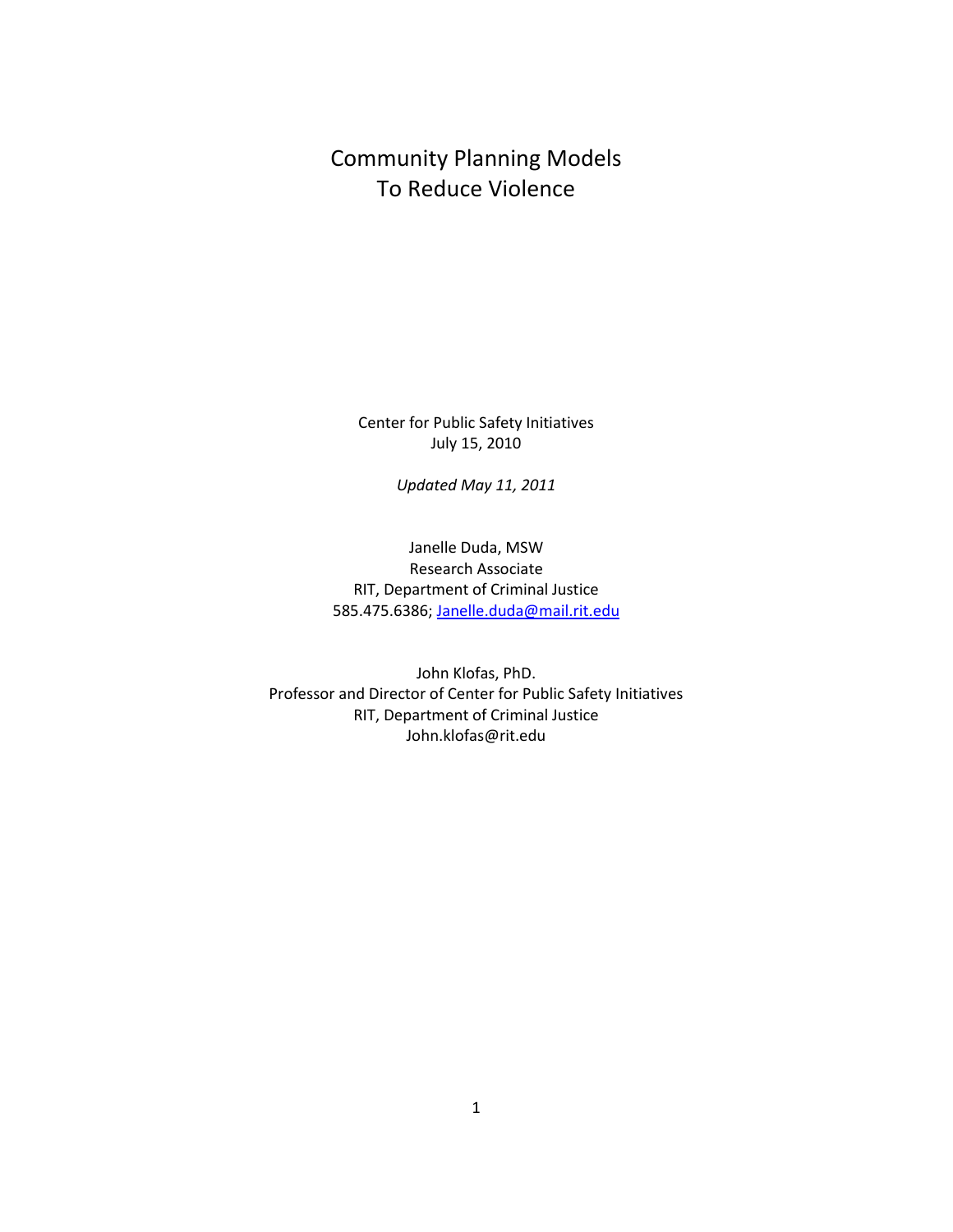### Introduction

Though community violence has continued to be a serious issue, so much that it was declared a public health issue in the eighties and continues to be considered a public health issue through the present, most communities across the United States have struggled to organize around the reduction of violence. There are a few cities nationally and internationally that have managed to not only organize around violence reduction, but to sustain the organization, evolve as necessary, and, in some cases, to demonstrate an impact on the reduction of community violence. This paper aims to identify a few of these communities and some of the key components that have kept them afloat.

## Simi Valley, CA

- In 1995, the Community Gang Task Force was formed in response to increased gang-related homicide, graffiti, and violence in the city.
- The committee developed a 22-page report issued in 1996 that contained a set of recommendations to reduce gang activity in the area.
- The Task Force is comprised of 21 regular members and one alternate member. The members include: two City Council members, one recreation and park board member, one school district board member, one member from neighborhood councils, one member from the council on aging, one member representing local youth organizations, one member from the local religious community, one member representing the Chamber of Commerce, one member representing the Youth Council, one member representing the Chief of Police, one member representing the Sheriff's Office, one member representing the DA's Office, one member representing the Probation Department, and six regular and one alternate community members representing the community at large.
- Community members serve a 2-year term and those community members who wish to sit on the task force must go through an application process
- Meets quarterly and discusses ideas to address gang, graffiti, and at-risk youth issues and then makes appropriate recommendations. Further, the group reviews crime statistics and trends and makes recommendations
- This is a prevention effort as Simi Valley has consistently been rated one of the top 5 safest cities by the FBI
- In July 2008 the task force was renamed the Community Crime Prevention Task Force in order to address other crimes other than those related to gang activity; mayor mentioned this in 2009 state of the city
- As of 2011 group still meets regularly and runs similar as previously but with a larger scope
- <http://www.govlive.com/us/ca/ventura/city-of-simi-valley-ca>

## Cayuga County, NY

Partnership for Results model:

Model of local governance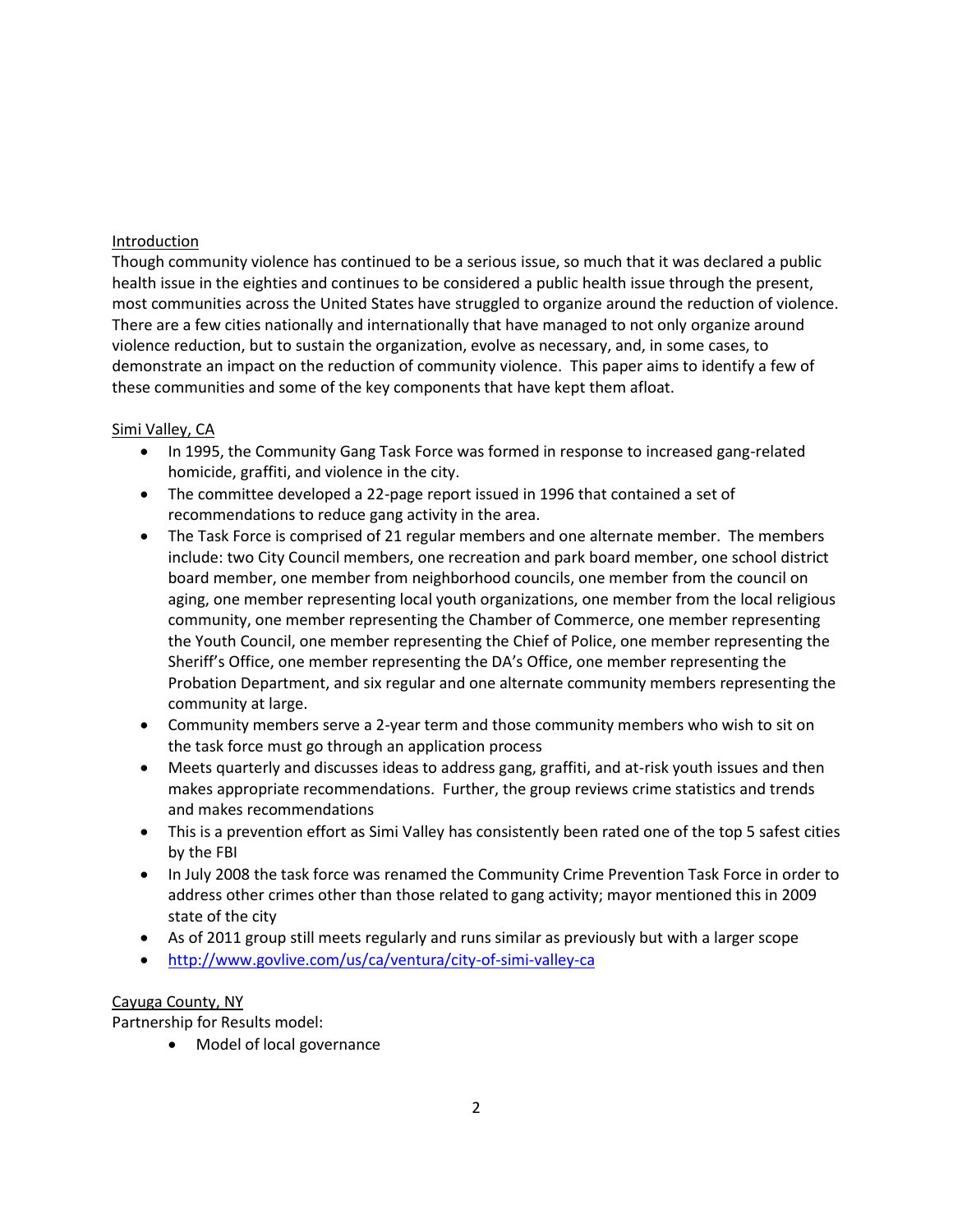- Created in 1999, initial funding through federal monies Departments of Education and Health & Human Services and Justice
- Replicable
- Now  $501(c)(3)$
- Quasi-governmental
- Board consists of directors of public agencies: education, law enforcement, human services
- Core areas of activity: to integrate evidence-based programs (EBPs) into the community and across the entire age spectrum of children; developed interagency databases to facilitate data sharing amongst service agencies; and facilitated an information collection system at the County level
- The hope is that this design leads to system-wide change, including: maximizing available resources (through ending duplication of services), improving effectiveness of services (through incorporating sustainability), and promoting collaboration with the communitybased organizations and public entities.
- Elements: 1) Multidisciplinary screening and assessment of youth (2-tiered process)
	- 2) Local governance
	- 3) MOU on sharing children and family data
	- 4) Interagency database
	- 5) Single point of integration
	- 6) Public health spectrum of prevention, intervention
	- 7) Ongoing training and technical assistance
	- 8) Sustainability
- To replicate, need the following:
	- -champions from three sectors (human services, education, and law enforcement)
	- written legislative framework
	- discuss source of problems; NOT just problems
	- change way measure effectiveness
	- small staff in order to ensure data-driven; strict criteria for EBPs
- <http://www.partnershipforresults.org/>

## Minneapolis

Blueprint for Action model:

- In November 2006, the Mayor and City Council adopted the following resolution: Recognizing youth violence as a public health problem and establishing a youth violence prevention steering committee.
- Therefore, in January 2007 a Steering Committee (17 members) on youth violence was created to oversee *Blueprint for Action to Prevent Youth Violence* (members of the committee include representatives from the following: Mayor's Office, Board of Education, local high schools, City Council, local Violence prevention organizations, Probation, Ministries, Business Partnership, Urban League, health centers, and community foundations). During 2007 the Committee reviewed best practices research, met with youth, consulted national experts, assessed existing youth violence programs, and engaged in discussions surrounding the issues facing the youth. From this, four goals and 34 action items were created.
- Goals and Action Items: The targeted population are all youth in Minneapolis from birth to age 22, with an emphasis on youth ages 8 to 17.
	- (1)Connect every youth with a trusted adult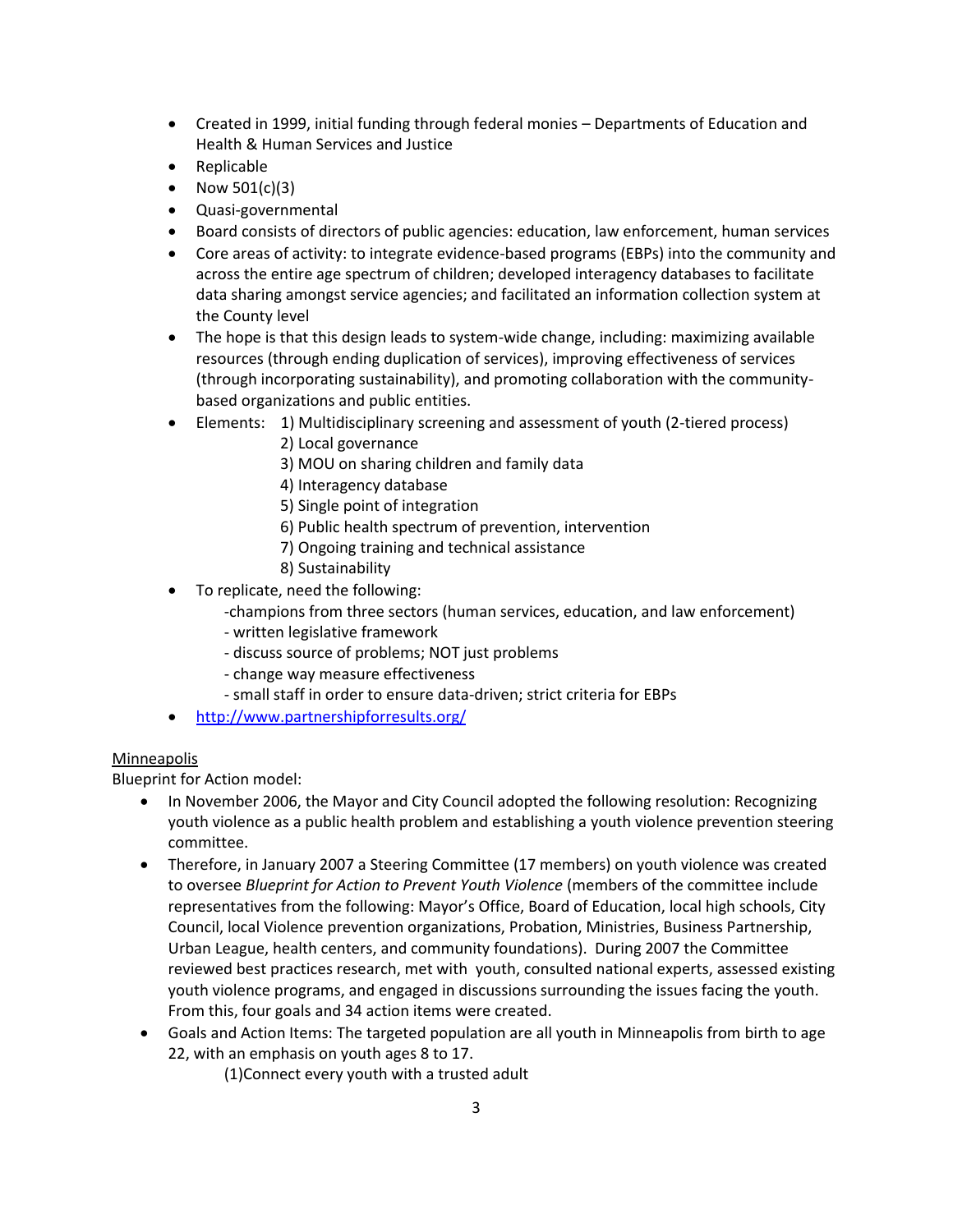- (2) Intervene at the first sign that youth are at risk for violence
- (3) Restore youth who have gone down the wrong path
- (4) Unlearn the culture of violence in our community
- Simultaneous with this initiative is the focus on improving the educational success in Minneapolis' schools.
- The current Executive Committee serves through 12/31/12 and includes: a youth representative and the Mayor, as well as representatives from the Search Institute, City Council, Parks and Recreation, School Board, family liaison from the schools, faith community, and community agencies.
- Use public health model to address violence
- Funding: funded by both the City and County which totals \$895,000 of which \$610,000 is designated to create a new juvenile curfew and truancy center in City Hall; funding also supports a Youth Violence Prevention Coordinator who will work with the Steering Committee to establish implementation steps.
- Evaluation: nine measures selected to assess the results.
- Strong philanthropic support in the community
- The Minneapolis foundation is a major funder and when agencies apply for grants under youth or youth violence, it really directs the requestor to follow one of the goals or objectives of the Blueprint
- Quarterly reports are generated sharing where the action items stand and the most recently report available on the website is from December 2010 (encourages accountability)
- <http://www.ci.minneapolis.mn.us/dhfs/yv.asp>

#### Philadelphia

The Youth Violence Reduction Partnership (YVRP):

- Targets the highest risk youth who are at the greatest risk of killing or being killed and provides them with comprehensive supervision.
- Funded through in-kind support (from the agencies involved with the partnership i.e. William Penn Foundation) and from the Juvenile Accountability Block Grant (JABG).
- Almost all the youth involved are on probation. The youth partner (what the youth are referred to as) has both a probation officer and a street worker assigned to their case. Street worker and PO work closely together
- The planning meetings were conducted by an unbiased person with a vested interest in reducing youth violence. The planning meetings were held weekly and included city agencies and community agencies. From the city side, the planning group included senior executives from: the DA's office, juvenile probation, adult probation, the police department, the court that hears juvenile cases, and the court that hears adult cases (other city agencies could be involved as well – the school district, recreation department). Community organizations were involved in the planning process in order to provide and supervise the street workers, to identify and manage the resources in the community, to manage the ongoing data collection and analysis, and to provide job preparation and placement services for participants.
- There are three ongoing meetings for the following committees:
	- (1) Operations (review day to day details of the project; meets weekly; first-level supervisors of the probation officers and street workers, police officer liaisons of each district, and representatives from partner agencies attend)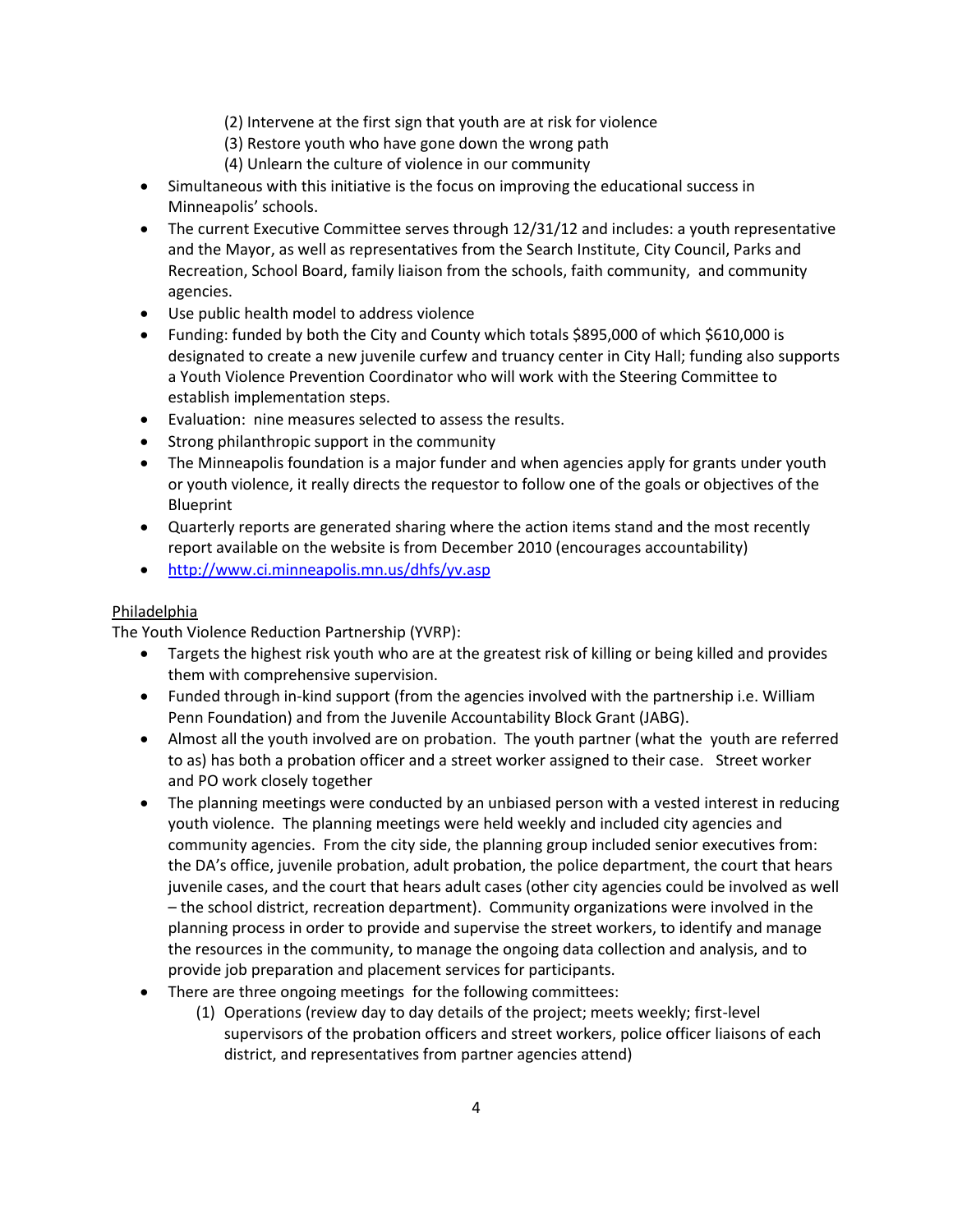- (2) Management (focus on operational policy, reviewing progress, writing new protocols; meets monthly; first-level supervisors of the probation officers and streetworkers and the representatives from partner agencies attend)
- (3) Steering (makes policy decisions and sets the project's broad direction; meets quarterly; senior-level executives from the partner agencies and organizations and chairpersons of the Operations and Management committees attend)
- The judges play an integral role in that if a youth violates probation, the youth will face immediate consequences, such as graduated sanctions or a swift hearing before the judge (within a few days). The best case scenario is to have a judge who specifically hears YVRP cases.
- The data are collected and analyzed and the data are reviewed at the regularly scheduled meetings of the partners. This provides ongoing self-evaluation as well as data collection.
- Evaluation: The goal of the project was to reduce violence among the youth. In order to evaluate the program, success was based on the reduction of homicides in certain districts. The study compared 10 years worth of homicide data in comparison with the homicide data after the introduction of the YVRP. Raw averages showed a decrease in homicides in the  $25<sup>th</sup>$  district from an average of 5.8 homicides per quarter to 3.4 after the introduction of the YVRP and in the 24<sup>th</sup> district, youth homicides declined by an average of 1 per quarter or 4 a year.
- Unclear if this Partnership is still active at this time; cannot find current data and information on the Partnership.

# Chicago

- Ceasefire is an interdisciplinary public health approach to violence reduction
- Evidence-based method that began with working at reducing shootings on one block and slowly moved to encompass blocks in entire neighborhoods
- Formed in 1995 under a different name (Chicago Project) and was guided by a Steering Committee and Advisory Board's recommendations; originally meant to be an organizational structure at reducing violence, but after further discussion there was the development of the 8- Point Plan to directly reduce violence in Chicago, this resulted in the creation of the Ceasefire model
- There are five core components: youth outreach, community mobilization, public awareness, faith-based leader involvement, and criminal justice participation
- Works very closely at identifying conflicts between residents in the community through the use of outreach workers and violence interrupters work to mediate the conflict before it results in potential violence
- The violence interrupters and outreach workers are individuals who are familiar with gang life in the communities they serve and have often previously been incarcerated
- The Advisory Board consists of the Mayor, the Archbishop, Director of community relations for a local TV station, and representatives from: chamber of commerce, clear channel, an international law firm, a technology consulting firm, a marketing communications agency, a consulting firm, a health insurance company, and an energy service provider, to name a few
- The ceasefire model has been replicated in a number of cities nationally (And even internationally), including Rochester
- <http://www.ceasefirechicago.org/index.shtml>

# Baltimore

Baltimore City Gang Violence Reduction Plan: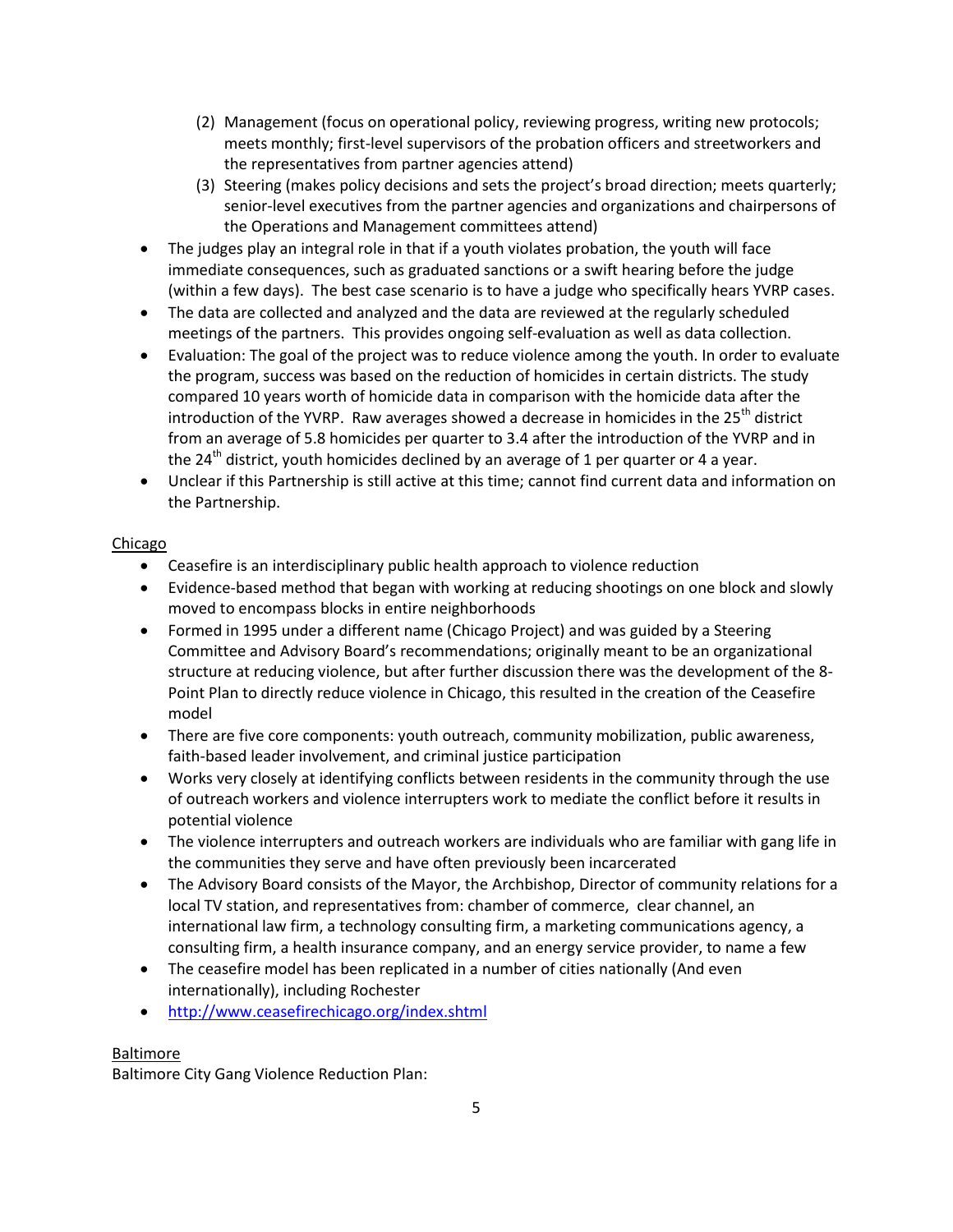- The Plan was created in 2006 with the support of the Governor's Office of Crime Control and Prevention (GOCCP). This plan uses the OJJDP Comprehensive Gang Model. Both public health and law enforcement strategies are integrated within the plan and the plan is a citywide collaborative.
- There are the following components: a Steering Committee, a Steering Committee Staff Workgroup, a Prevention and Intervention committee, and a Suppression and Technology Development Committee. There are two pre-existing multi-agency groups that facilitated the plan: The Criminal Justice Council and the Family League of Baltimore City, Inc. The Steering Committee has the responsibility of achieving the goals and the Staff Workgroup and two working committees provide regular reports to the Family League and Criminal Justice Council.
- The Baltimore Police Department provides a gang databases for effective targeting of areas and people. These databases include known gang members, maps of territory, crime maps, and deployment areas.
- The Gang Reduction Plan will measure its success by monitoring gun violence and other violent crime indicators. The Steering Committee will collaborate with academic institutions and the Data Collaborative to develop a citywide survey monitoring gang involvement and violence.
- In order to get the youth perspective, three focus groups were held throughout the development of the Prevention and Intervention strategy. There were youth involved from elementary, middle, and high schools. Further, the Youth Commission of Baltimore held a hearing on youth violence and the Chair of this Commission was also a part of the Steering Committee. The Youth Commission is made up of youth ages 14-24 appointed by the mayor.
- There are five interrelated strategies that will be used to reduce violence and gang activity in the city. They are the following:
	- (1) To increase community mobilization.
	- (2) To have readily available opportunity provisions.
	- (3) An increase in social awareness in order to have stronger, more successful intervention.
	- (4) To suppress the gang violence problem and lower homicide rates.
	- (5) Promote structured change in order to ensure healthy development for individuals and the community.
- [http://www.jhsph.edu/preventyouthviolence/research/gang\\_violence\\_plan.html](http://www.jhsph.edu/preventyouthviolence/research/gang_violence_plan.html)

## Scotland

- In 2005, the Violence Reduction unit was created to use best practices to reduce violence in Strathclyde. Then, in 2006 it took on a national role. And, in 2007 Scotland created a strategic plan to reduce violence. According to the plan, there are six aims:
	- 1. Violence reduction as a national priority
	- 2. enforcement
	- 3. attitudinal change
	- 4. primary prevention
	- 5. secondary prevention
	- 6. tertiary prevention
- This is an example of a national plan that identifies violence as being an issue, and creating and implementing a strategic plan on a national level; this plan continues today with constant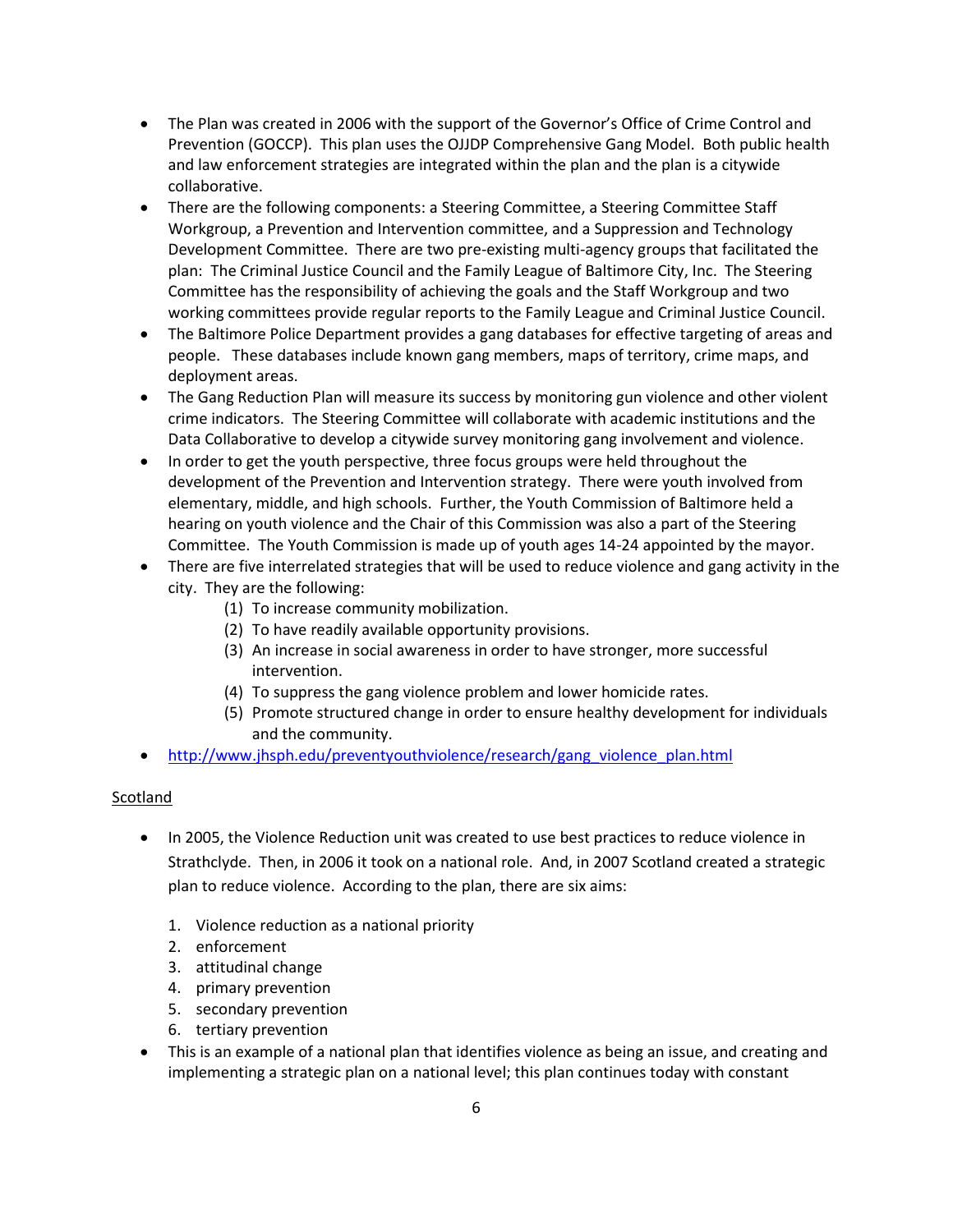updates as to tasks completed; one of the major hopes is that there is a cultural shift in thinking about violence with the understanding that it will take generations to see long-term change.

- Completed tasks include: violence becomes high priority in police control strategies, Cross Departmental Violence Working Group established, injury surveillance begins in two hospitals, an ad campaign to reduce gun violence created, violence counseling begins in hospitals in Glasgow, mapped gang territories, reduced gang violence among clients who participated in CIRV initiative, sent attitudinal change pamphlets to parents with kids in specific programs, launched an injury surveillance pilot, set up gangs helpline, and other tasks have been completed as well
- Some of the plans for the future include: working with criminal justice Authorities in developing plans to tackle violent offenders, establish dedicated funding for Violence Reduction, to have reduced incidence of knife related assaults, to establish data sharing of police information with other agencies, to have sustained multimedia public health campaigns aimed at changing cultural norms surrounding interpersonal violence, develop range of teaching materials aimed at violence reduction, citywide evaluation of parenting and early years support, establish a highly trained staff of school based officers involved in violence prevention, engage with agencies dealing with at risk children and youth, have a range of victim support services, and encourage the establishment of groups in community to mentor and support those seeking to change their behavior.
- <http://www.actiononviolence.com/>

# New Zealand

Action Plan to Reduce Community Violence & Sexual Violence:

- Created in 2004, this is part of the Government's overall Crime Reduction Strategy (CRS). The CRS identifies the following priority areas:
	- (1) to reduce family violence and child abuse
	- (2) to reduce other violence and sexual violence
	- (3) to reduce serious traffic offending
	- (4) to reduce youth offending and reoffending
	- (5) to reduce burglary
	- (6) to reduce theft of and from cars
	- (7) to reduce organized crime
- Developed through consulting with various agencies (governmental and non-governmental) around violence reduction. An initial discussion document was created in 2002 and from the discussion, the four focus action areas were identified and it was determined that a specific Action Plan was more appropriate than a 'General Violence Strategy.' While the Action Plan was being drafted, an inter-sectoral workshop was held to ensure the direction of the Plan.
- The two goals are: to achieve reduction in community violence and to achieve reduction in sexual violence.
- The goals will be met be addressing gaps in four action areas: (1) attitudes to violence, (2) alcohol related violence, (3) violence in public places, and (4) sexual violence.
- Three coordinating groups will manage the actions. These groups are:

(1) Interagency Programme Management Group (develop public education and communication program for violence reduction)

(2) National Task Force for Community Violence Reduction (coordinate actions on violence)